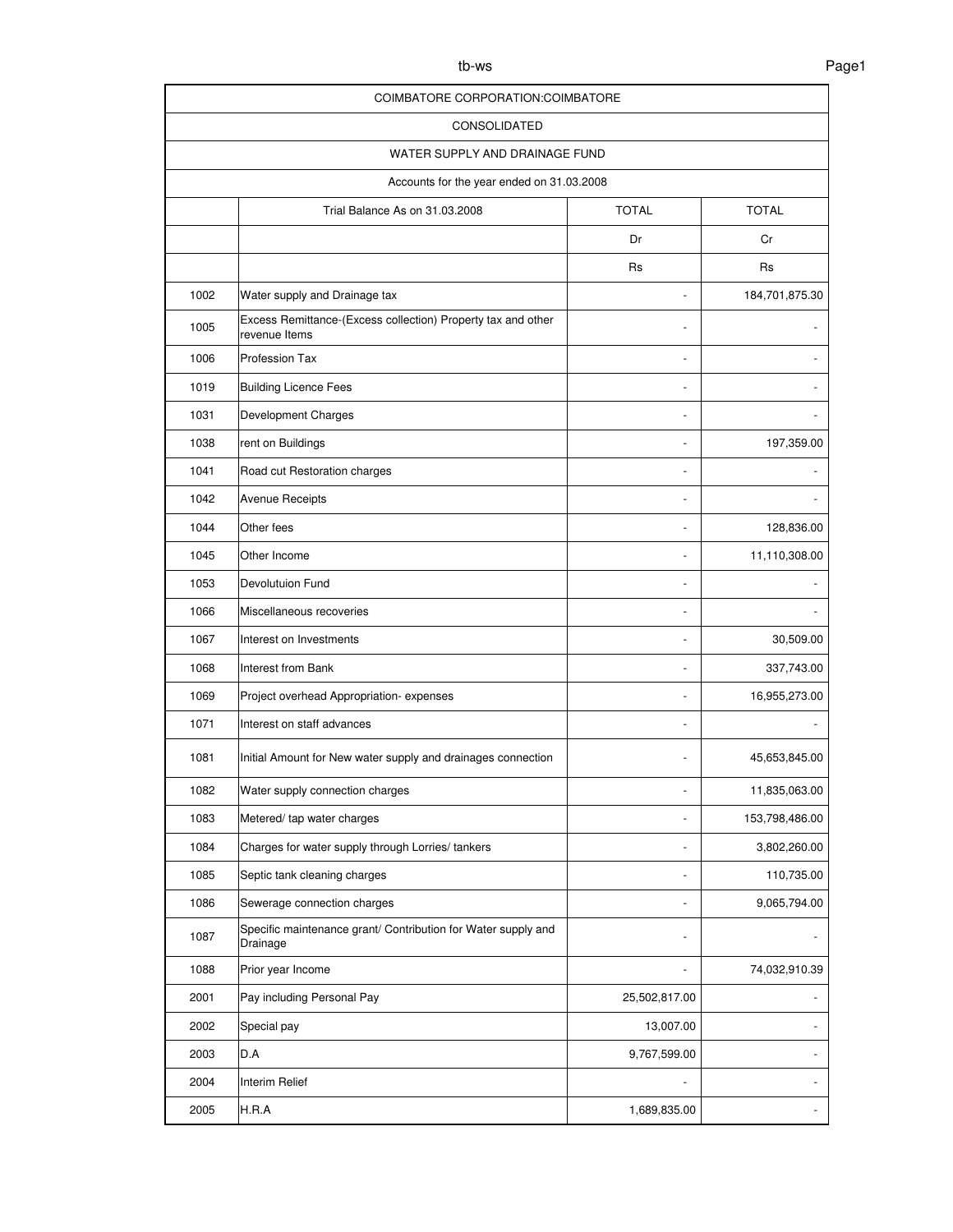| 2008<br>Conveyance Allowance<br>2009<br><b>Medical Allowance</b><br>235,472.00<br>2010<br>Other Allowance<br>157,168.00<br>Ex-Gratia/Bonus<br>540,667.00<br>2011<br>2012<br>Travel expense<br>13,277.00<br>Telephone Charges<br>102,717.00<br>2015<br>Light Vehicles-Maintenance<br>2016<br>Stationery And printing<br>86,338.00<br>2018<br>2019<br><b>Advertisement Charges</b><br>92,833.00<br>2020<br>Other Expenses<br>4,884.00<br>Provision for Doubtful Collection of Revenue Items<br>2022<br>2026<br><b>Computer Operational Expenses</b><br>95,473.00<br>2028<br><b>Bank Charges</b><br>8,658.00<br>2029<br>Interest on Loans /ways and Means Advance / Overdraft<br>5,558,171.00<br><b>Audit Fees</b><br>2036<br>Depreciation<br>2038<br>69,718,369.00<br>Prior Year Expenses<br>2041<br>14,568,298.56<br>Books and Periodicals and Magazines<br>2046<br>516.00<br>2047<br>Postage and Telegrams and fax Charges<br>Repairs and Maintenance of Office Tools and Plants<br>2050<br>2051<br>Training Programme-Expenses<br>2052<br><b>Professional Charges</b><br>Pension and Leave Salary Contribution<br>2053<br>78,874.00<br>2055<br>Staff Welfare expenses<br>2070<br>Heavy Vehicles- Maintenance<br>1,288,391.00<br>2073<br>Repairs and Building - Buildings<br>Repairs and Maintenance - Storm Water Drains, Open Drains<br>2076<br>16,973,103.00<br>and Culverts<br>2077<br>Repairs and Maintenace- Instruments, Plkant and Machinery<br><b>Restoration of Road Cuts</b><br>2078<br>2086<br>Power charges for sewerage system / pumping Stations<br>2,375,174.00<br>Power charges for Head Water works, Pumping<br>2087<br>30,519,837.00<br>stations/Booster / Stations<br>2089<br>Maintenace expenses for Street Lights<br>2090<br>117,600.00<br>Wages<br>2101<br><b>Expenses on Sanitary Materials</b><br>2,784.00<br>2125<br>Maintenance expenses- Water supply / Sewerage Works<br>18,923,722.00<br>2128<br>Royalty | 2006 | C.C.A | 482,705.00 |  |
|----------------------------------------------------------------------------------------------------------------------------------------------------------------------------------------------------------------------------------------------------------------------------------------------------------------------------------------------------------------------------------------------------------------------------------------------------------------------------------------------------------------------------------------------------------------------------------------------------------------------------------------------------------------------------------------------------------------------------------------------------------------------------------------------------------------------------------------------------------------------------------------------------------------------------------------------------------------------------------------------------------------------------------------------------------------------------------------------------------------------------------------------------------------------------------------------------------------------------------------------------------------------------------------------------------------------------------------------------------------------------------------------------------------------------------------------------------------------------------------------------------------------------------------------------------------------------------------------------------------------------------------------------------------------------------------------------------------------------------------------------------------------------------------------------------------------------------------------------------------------------------------------------------------------------------------|------|-------|------------|--|
|                                                                                                                                                                                                                                                                                                                                                                                                                                                                                                                                                                                                                                                                                                                                                                                                                                                                                                                                                                                                                                                                                                                                                                                                                                                                                                                                                                                                                                                                                                                                                                                                                                                                                                                                                                                                                                                                                                                                        |      |       |            |  |
|                                                                                                                                                                                                                                                                                                                                                                                                                                                                                                                                                                                                                                                                                                                                                                                                                                                                                                                                                                                                                                                                                                                                                                                                                                                                                                                                                                                                                                                                                                                                                                                                                                                                                                                                                                                                                                                                                                                                        |      |       |            |  |
|                                                                                                                                                                                                                                                                                                                                                                                                                                                                                                                                                                                                                                                                                                                                                                                                                                                                                                                                                                                                                                                                                                                                                                                                                                                                                                                                                                                                                                                                                                                                                                                                                                                                                                                                                                                                                                                                                                                                        |      |       |            |  |
|                                                                                                                                                                                                                                                                                                                                                                                                                                                                                                                                                                                                                                                                                                                                                                                                                                                                                                                                                                                                                                                                                                                                                                                                                                                                                                                                                                                                                                                                                                                                                                                                                                                                                                                                                                                                                                                                                                                                        |      |       |            |  |
|                                                                                                                                                                                                                                                                                                                                                                                                                                                                                                                                                                                                                                                                                                                                                                                                                                                                                                                                                                                                                                                                                                                                                                                                                                                                                                                                                                                                                                                                                                                                                                                                                                                                                                                                                                                                                                                                                                                                        |      |       |            |  |
|                                                                                                                                                                                                                                                                                                                                                                                                                                                                                                                                                                                                                                                                                                                                                                                                                                                                                                                                                                                                                                                                                                                                                                                                                                                                                                                                                                                                                                                                                                                                                                                                                                                                                                                                                                                                                                                                                                                                        |      |       |            |  |
|                                                                                                                                                                                                                                                                                                                                                                                                                                                                                                                                                                                                                                                                                                                                                                                                                                                                                                                                                                                                                                                                                                                                                                                                                                                                                                                                                                                                                                                                                                                                                                                                                                                                                                                                                                                                                                                                                                                                        |      |       |            |  |
|                                                                                                                                                                                                                                                                                                                                                                                                                                                                                                                                                                                                                                                                                                                                                                                                                                                                                                                                                                                                                                                                                                                                                                                                                                                                                                                                                                                                                                                                                                                                                                                                                                                                                                                                                                                                                                                                                                                                        |      |       |            |  |
|                                                                                                                                                                                                                                                                                                                                                                                                                                                                                                                                                                                                                                                                                                                                                                                                                                                                                                                                                                                                                                                                                                                                                                                                                                                                                                                                                                                                                                                                                                                                                                                                                                                                                                                                                                                                                                                                                                                                        |      |       |            |  |
|                                                                                                                                                                                                                                                                                                                                                                                                                                                                                                                                                                                                                                                                                                                                                                                                                                                                                                                                                                                                                                                                                                                                                                                                                                                                                                                                                                                                                                                                                                                                                                                                                                                                                                                                                                                                                                                                                                                                        |      |       |            |  |
|                                                                                                                                                                                                                                                                                                                                                                                                                                                                                                                                                                                                                                                                                                                                                                                                                                                                                                                                                                                                                                                                                                                                                                                                                                                                                                                                                                                                                                                                                                                                                                                                                                                                                                                                                                                                                                                                                                                                        |      |       |            |  |
|                                                                                                                                                                                                                                                                                                                                                                                                                                                                                                                                                                                                                                                                                                                                                                                                                                                                                                                                                                                                                                                                                                                                                                                                                                                                                                                                                                                                                                                                                                                                                                                                                                                                                                                                                                                                                                                                                                                                        |      |       |            |  |
|                                                                                                                                                                                                                                                                                                                                                                                                                                                                                                                                                                                                                                                                                                                                                                                                                                                                                                                                                                                                                                                                                                                                                                                                                                                                                                                                                                                                                                                                                                                                                                                                                                                                                                                                                                                                                                                                                                                                        |      |       |            |  |
|                                                                                                                                                                                                                                                                                                                                                                                                                                                                                                                                                                                                                                                                                                                                                                                                                                                                                                                                                                                                                                                                                                                                                                                                                                                                                                                                                                                                                                                                                                                                                                                                                                                                                                                                                                                                                                                                                                                                        |      |       |            |  |
|                                                                                                                                                                                                                                                                                                                                                                                                                                                                                                                                                                                                                                                                                                                                                                                                                                                                                                                                                                                                                                                                                                                                                                                                                                                                                                                                                                                                                                                                                                                                                                                                                                                                                                                                                                                                                                                                                                                                        |      |       |            |  |
|                                                                                                                                                                                                                                                                                                                                                                                                                                                                                                                                                                                                                                                                                                                                                                                                                                                                                                                                                                                                                                                                                                                                                                                                                                                                                                                                                                                                                                                                                                                                                                                                                                                                                                                                                                                                                                                                                                                                        |      |       |            |  |
|                                                                                                                                                                                                                                                                                                                                                                                                                                                                                                                                                                                                                                                                                                                                                                                                                                                                                                                                                                                                                                                                                                                                                                                                                                                                                                                                                                                                                                                                                                                                                                                                                                                                                                                                                                                                                                                                                                                                        |      |       |            |  |
|                                                                                                                                                                                                                                                                                                                                                                                                                                                                                                                                                                                                                                                                                                                                                                                                                                                                                                                                                                                                                                                                                                                                                                                                                                                                                                                                                                                                                                                                                                                                                                                                                                                                                                                                                                                                                                                                                                                                        |      |       |            |  |
|                                                                                                                                                                                                                                                                                                                                                                                                                                                                                                                                                                                                                                                                                                                                                                                                                                                                                                                                                                                                                                                                                                                                                                                                                                                                                                                                                                                                                                                                                                                                                                                                                                                                                                                                                                                                                                                                                                                                        |      |       |            |  |
|                                                                                                                                                                                                                                                                                                                                                                                                                                                                                                                                                                                                                                                                                                                                                                                                                                                                                                                                                                                                                                                                                                                                                                                                                                                                                                                                                                                                                                                                                                                                                                                                                                                                                                                                                                                                                                                                                                                                        |      |       |            |  |
|                                                                                                                                                                                                                                                                                                                                                                                                                                                                                                                                                                                                                                                                                                                                                                                                                                                                                                                                                                                                                                                                                                                                                                                                                                                                                                                                                                                                                                                                                                                                                                                                                                                                                                                                                                                                                                                                                                                                        |      |       |            |  |
|                                                                                                                                                                                                                                                                                                                                                                                                                                                                                                                                                                                                                                                                                                                                                                                                                                                                                                                                                                                                                                                                                                                                                                                                                                                                                                                                                                                                                                                                                                                                                                                                                                                                                                                                                                                                                                                                                                                                        |      |       |            |  |
|                                                                                                                                                                                                                                                                                                                                                                                                                                                                                                                                                                                                                                                                                                                                                                                                                                                                                                                                                                                                                                                                                                                                                                                                                                                                                                                                                                                                                                                                                                                                                                                                                                                                                                                                                                                                                                                                                                                                        |      |       |            |  |
|                                                                                                                                                                                                                                                                                                                                                                                                                                                                                                                                                                                                                                                                                                                                                                                                                                                                                                                                                                                                                                                                                                                                                                                                                                                                                                                                                                                                                                                                                                                                                                                                                                                                                                                                                                                                                                                                                                                                        |      |       |            |  |
|                                                                                                                                                                                                                                                                                                                                                                                                                                                                                                                                                                                                                                                                                                                                                                                                                                                                                                                                                                                                                                                                                                                                                                                                                                                                                                                                                                                                                                                                                                                                                                                                                                                                                                                                                                                                                                                                                                                                        |      |       |            |  |
|                                                                                                                                                                                                                                                                                                                                                                                                                                                                                                                                                                                                                                                                                                                                                                                                                                                                                                                                                                                                                                                                                                                                                                                                                                                                                                                                                                                                                                                                                                                                                                                                                                                                                                                                                                                                                                                                                                                                        |      |       |            |  |
|                                                                                                                                                                                                                                                                                                                                                                                                                                                                                                                                                                                                                                                                                                                                                                                                                                                                                                                                                                                                                                                                                                                                                                                                                                                                                                                                                                                                                                                                                                                                                                                                                                                                                                                                                                                                                                                                                                                                        |      |       |            |  |
|                                                                                                                                                                                                                                                                                                                                                                                                                                                                                                                                                                                                                                                                                                                                                                                                                                                                                                                                                                                                                                                                                                                                                                                                                                                                                                                                                                                                                                                                                                                                                                                                                                                                                                                                                                                                                                                                                                                                        |      |       |            |  |
|                                                                                                                                                                                                                                                                                                                                                                                                                                                                                                                                                                                                                                                                                                                                                                                                                                                                                                                                                                                                                                                                                                                                                                                                                                                                                                                                                                                                                                                                                                                                                                                                                                                                                                                                                                                                                                                                                                                                        |      |       |            |  |
|                                                                                                                                                                                                                                                                                                                                                                                                                                                                                                                                                                                                                                                                                                                                                                                                                                                                                                                                                                                                                                                                                                                                                                                                                                                                                                                                                                                                                                                                                                                                                                                                                                                                                                                                                                                                                                                                                                                                        |      |       |            |  |
|                                                                                                                                                                                                                                                                                                                                                                                                                                                                                                                                                                                                                                                                                                                                                                                                                                                                                                                                                                                                                                                                                                                                                                                                                                                                                                                                                                                                                                                                                                                                                                                                                                                                                                                                                                                                                                                                                                                                        |      |       |            |  |
|                                                                                                                                                                                                                                                                                                                                                                                                                                                                                                                                                                                                                                                                                                                                                                                                                                                                                                                                                                                                                                                                                                                                                                                                                                                                                                                                                                                                                                                                                                                                                                                                                                                                                                                                                                                                                                                                                                                                        |      |       |            |  |
|                                                                                                                                                                                                                                                                                                                                                                                                                                                                                                                                                                                                                                                                                                                                                                                                                                                                                                                                                                                                                                                                                                                                                                                                                                                                                                                                                                                                                                                                                                                                                                                                                                                                                                                                                                                                                                                                                                                                        |      |       |            |  |
|                                                                                                                                                                                                                                                                                                                                                                                                                                                                                                                                                                                                                                                                                                                                                                                                                                                                                                                                                                                                                                                                                                                                                                                                                                                                                                                                                                                                                                                                                                                                                                                                                                                                                                                                                                                                                                                                                                                                        |      |       |            |  |
|                                                                                                                                                                                                                                                                                                                                                                                                                                                                                                                                                                                                                                                                                                                                                                                                                                                                                                                                                                                                                                                                                                                                                                                                                                                                                                                                                                                                                                                                                                                                                                                                                                                                                                                                                                                                                                                                                                                                        |      |       |            |  |
|                                                                                                                                                                                                                                                                                                                                                                                                                                                                                                                                                                                                                                                                                                                                                                                                                                                                                                                                                                                                                                                                                                                                                                                                                                                                                                                                                                                                                                                                                                                                                                                                                                                                                                                                                                                                                                                                                                                                        |      |       |            |  |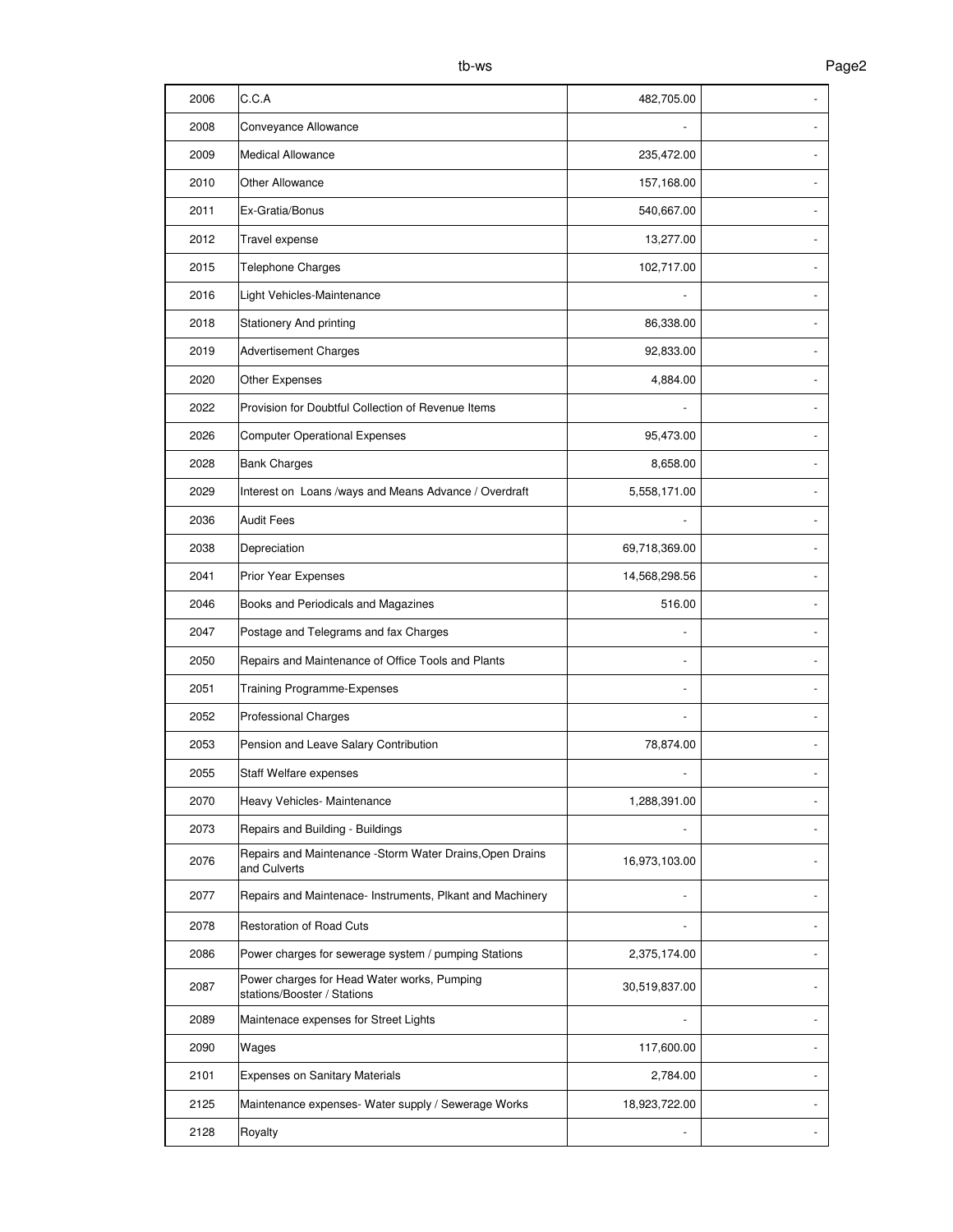| 2129 | Maintenance Charges to TWAD Board/ Metr Wat Brd/ Water<br>cess to T.N P. Cont Brd | 138,480,203.00 |  |
|------|-----------------------------------------------------------------------------------|----------------|--|
| 2130 | Hire charges for supply of waters through private Lorries /<br>Tankers            | 16,282,250.00  |  |
| 3011 | Lease Amount Recoverable Current                                                  |                |  |
| 3013 | Water Supply And Drainage Tax-Receivable-Current                                  | 38,593,972.33  |  |
| 3014 | Water Charges Recoverable-Current                                                 | 55,230,369.00  |  |
| 3015 | Water Charges Recoverable-Arrear                                                  | 27,250,555.00  |  |
| 3017 | Rent on Builldings-Recoverable-Current                                            |                |  |
| 3019 | Water Supply And Drainage Tax-Receivable-Arrears                                  | 199,719,488.96 |  |
| 3025 | Interest Accrued on Fixed Deposit/Dividend due on Shares                          | 610,964.00     |  |
| 3028 | <b>Festival Advance</b>                                                           | 11,733,662.00  |  |
| 3029 | Handloom Advance                                                                  |                |  |
| 3030 | Khadi Advance                                                                     |                |  |
| 3031 | <b>Education Advance</b>                                                          |                |  |
| 3033 | Immediate Relief Advance                                                          | 79,996.00      |  |
| 3043 | Motor Cycle Advance                                                               |                |  |
| 3044 | Car Advance                                                                       | 30,037.00      |  |
| 3045 | Marriage Advance                                                                  | 100,921.00     |  |
| 3046 | House Building Advance                                                            | (55, 113.00)   |  |
| 3047 | Interest on Staff Advances-Recoverable Account                                    |                |  |
| 3055 | Other Advances- Recoverable                                                       | 5,176,040.00   |  |
| 3056 | Deposits-Recoverable                                                              | 218,547.00     |  |
| 3058 | General Imprest Account                                                           | 1,882.53       |  |
| 3059 | Cash Account                                                                      |                |  |
| 3070 | Fixed deposit                                                                     | 101,574,272.00 |  |
| 3072 | Miscellaneous recoveries- Receivable                                              |                |  |
| 3100 | Interfund Transfers                                                               | 8,793,715.45   |  |
| 3101 | Land-Gross Block                                                                  | 5,336,268.00   |  |
| 3102 | <b>Buildings-Gross Block</b>                                                      | 379,764.00     |  |
| 3105 | Strom water Drains, Open Drains and Culverts- Gross Block                         | 439,052,174.00 |  |
| 3106 | Heavy Vehicles--Gross Block                                                       | 269,761.00     |  |
| 3109 | Furniture, Fixtures and Office Equipments- Gross Block                            | 237,351.00     |  |
| 3111 | Electrical Installations- Others- Gross Block                                     | 443,722.00     |  |
| 3112 | Plant And Machineries- Gross Block                                                | 17,078,561.00  |  |
| 3118 | Public Fountain                                                                   | 7,267,149.00   |  |
| 3121 | Projects-in--Progress Account                                                     | 3,276,247.00   |  |
| 3131 | Advane to TWARD Board/ Metro Water Board                                          | 232,095,519.00 |  |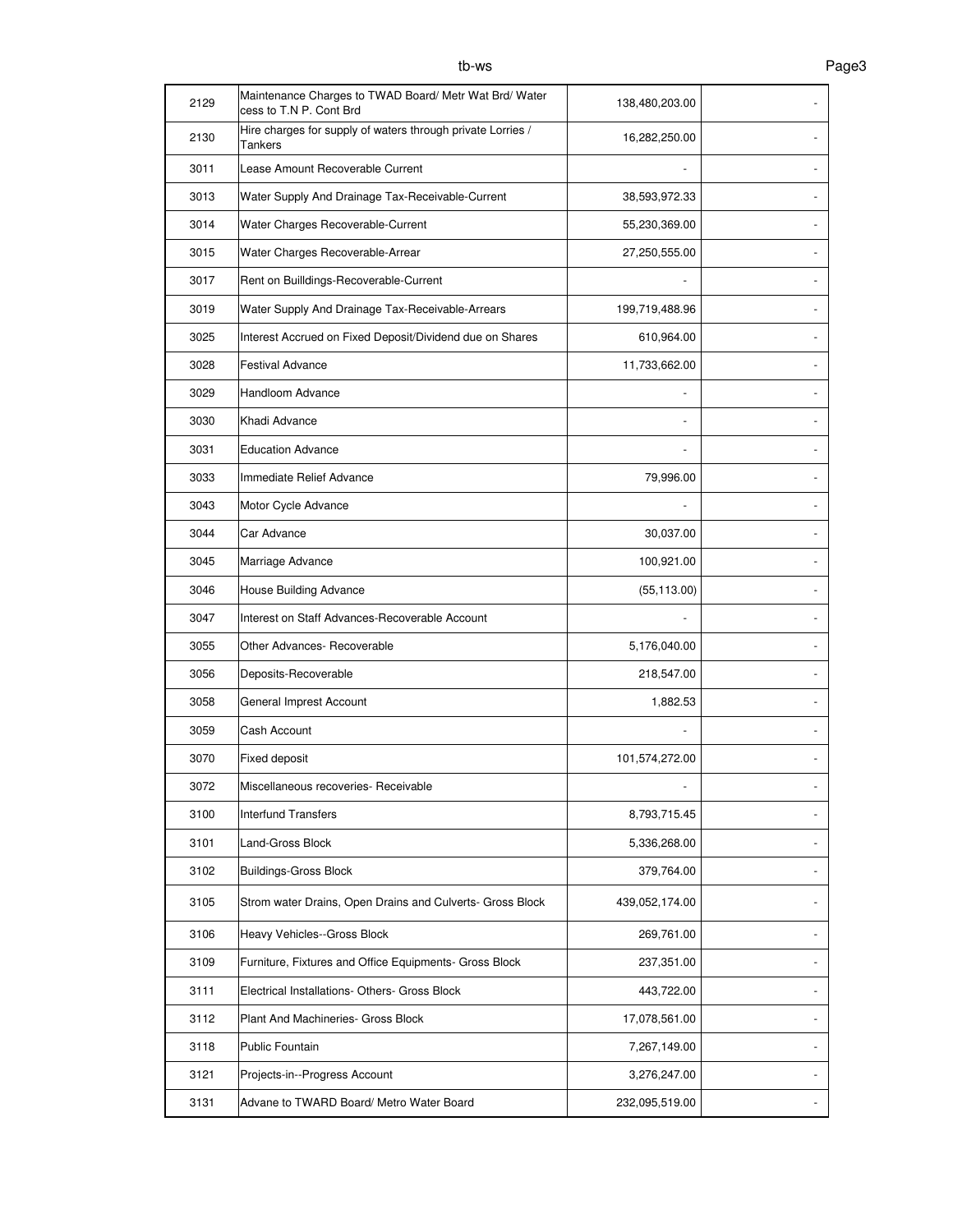| 3132 | Water Supply Head Works, OHT etc., and Water Supply Mains | 450,469,391.00 |                    |
|------|-----------------------------------------------------------|----------------|--------------------|
| 3133 | Drains and Sewerage pipes, cobduits, channels etc.,       | 81,111,214.00  |                    |
| 3134 | Ground water wells/ Deep Bore-wells                       | 64,459,408.00  |                    |
| 3135 | Hand pumps- India Mark II                                 | 32,645.00      |                    |
| 3137 | Sullage water removal Tankers                             | 2,080,201.00   |                    |
| 3138 | Other Items                                               |                |                    |
| 3139 | Water supply and Drainage Fund Bank                       | 58,235,639.11  |                    |
| 3140 |                                                           | 23,907,372.00  |                    |
| 3142 | Under Ground Drainage Scheme -<br>Deposits Bnak           | 35,394,033.00  |                    |
| 4001 | Accumulated surplus/deficit                               |                | (210, 103, 782.75) |
| 4004 | Loans from the Government                                 |                |                    |
| 4005 | Loans from HUDCO                                          |                |                    |
| 4006 | Loans from TUFIDCO                                        |                | 49,266,565.00      |
| 4007 | Loans from TNUDF                                          |                |                    |
| 4008 | Loans fromBank                                            |                | 458,978,508.00     |
| 4010 | Diversion from other municipal fund                       |                |                    |
| 4013 | <b>Contributions from Government</b>                      |                | 15,635,504.00      |
| 4014 | Grants from the Government                                |                | 30,160,791.00      |
| 4016 | <b>Tender Deposit-Contractors</b>                         |                | 61,927,991.00      |
| 4017 | <b>Tender Deposit-Suppliers</b>                           |                |                    |
| 4020 | Deposits- others                                          |                |                    |
| 4021 | <b>Provident Fund Recoveries</b>                          |                | 731,521.00         |
| 4022 | Co-operative Society Loan Recoveries                      |                | (263, 289.00)      |
| 4023 | <b>RD Recoveries</b>                                      |                | (75, 387.00)       |
| 4024 | L I C Policy Premium Recoveries                           |                | 249,258.00         |
| 4025 | Special Providend Fund-cum-Gradutity Scheme Recoveries    |                | 524,828.00         |
| 4026 | FBF/ Group Insurance Sheme Recoveries                     |                | 272,930.00         |
| 4027 | External Housing Recoveries-CMA                           |                | (4, 173.00)        |
| 4028 | Deputationist Recoveries                                  |                | (100, 698.00)      |
| 4029 | Income Tax deduction at Source from Employees-TDS         |                | (426, 755.00)      |
| 4031 | <b>Court Recoveries</b>                                   | -              |                    |
| 4032 | Subscription to HBA Special FBF                           | -              | 44,911.00          |
| 4033 | Health Fund Subscription                                  | -              | 268,242.00         |
| 4035 | Income Tax Deduction- Contractors                         |                | 250,070.00         |
| 4036 | <b>Other Recoveries</b>                                   |                | 1,841,550.00       |
| 4037 | Sales tax and surcharge on sales tax-Payable              |                | 198,575.00         |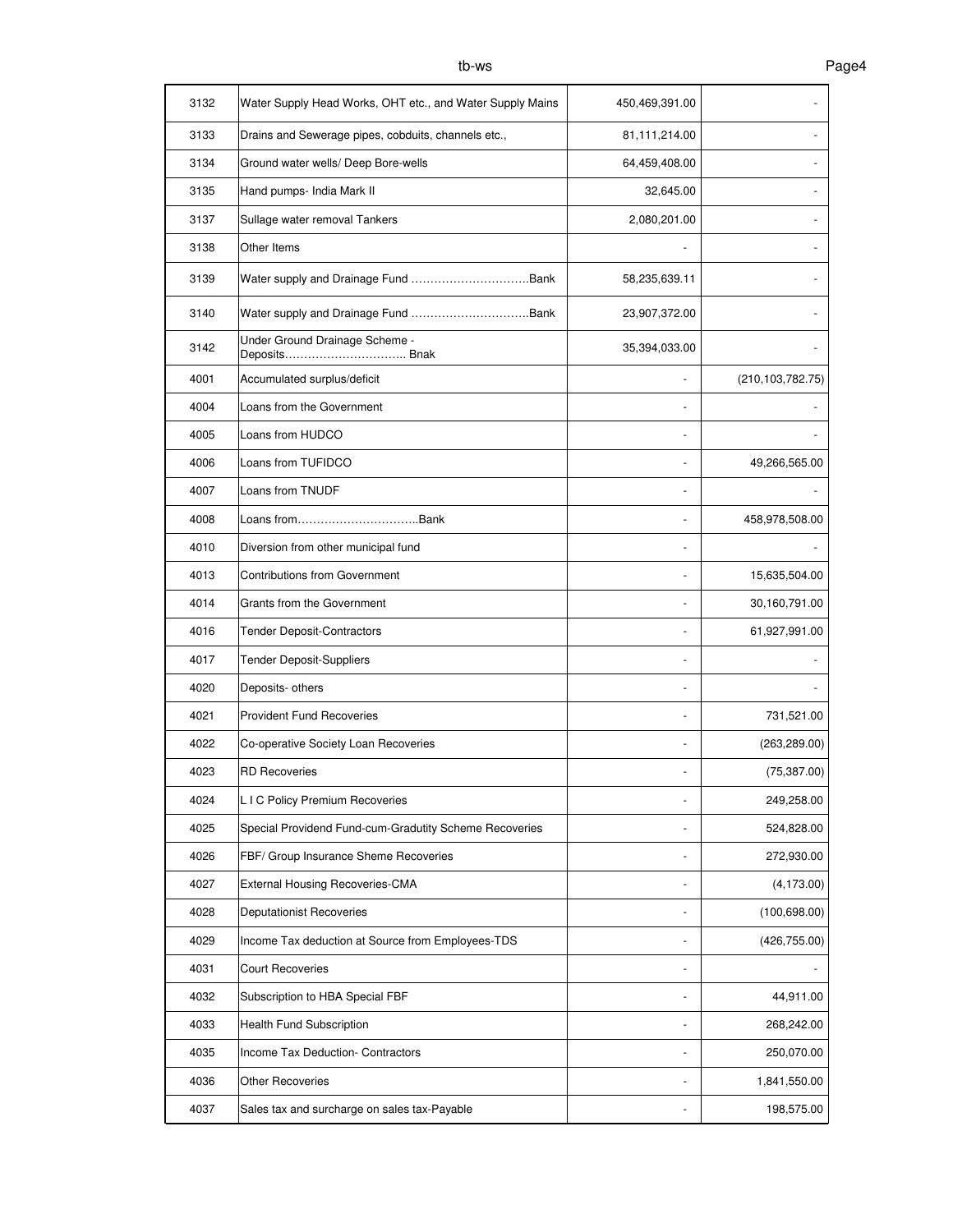| 4039      | Provision for Doubtful collection of revenue items                                            |                          | 315,692,249.00 |
|-----------|-----------------------------------------------------------------------------------------------|--------------------------|----------------|
| 4044      | Salaries Payable                                                                              |                          |                |
| 4045      | Unpaid salries/pension                                                                        |                          | 2,944.00       |
| 4047      | Accounts Payable- Contractors                                                                 |                          | 1,897,361.00   |
| 4048      | Accounts Payable- Suppliers                                                                   |                          |                |
| 4049      | Accounts Payable- Expenses                                                                    |                          |                |
| 4050      | Other Payable                                                                                 |                          | 1,581,033.00   |
| 4051      | Interest Payable                                                                              |                          | 53,905,521.00  |
| 4057      | W.S Maint.Chrgs Pyble to TWARD Brd/ Met. Wat. Brd / wat.<br>Cess pyble to T.N. Poll.Cont. Brd |                          | 579,559,511.00 |
| 4058      | Royalty Payable                                                                               |                          | 40,914,000.00  |
| 4059      | Hand loom Advance Recoverd- Payable to Co-optex                                               | ٠                        | 25,309.00      |
| 4060      | Khadi Advance Recovered Payable to Khadi Board                                                |                          | (45,993.00)    |
| 4061      | <b>Buildings- Accumulated Depreciation</b>                                                    | ÷,                       | 89,774.00      |
| 4064      | Storm water drains, Open drains and culverts- Accumulated<br>Depreciation                     | $\overline{\phantom{m}}$ | 211,472,284.00 |
| 4065      | Heavy Vehicles- Accumulated Depreciation                                                      |                          | 221,265.00     |
| 4068      | Furniture, Fixtures and Office Equipments- Accumulated<br>Depreciation                        |                          | 211,514.00     |
| 4070      | Electrical Installation- Others-Accumulated depreciation                                      | $\overline{a}$           | 109,821.00     |
| 4071      | Plant and Amchinery- Accumulated Depreciation                                                 | $\overline{\phantom{a}}$ | 4,726,956.00   |
| 4080      | Public Fountains- Accumulated Depreciation                                                    | $\overline{a}$           | 3,016,172.00   |
| 4081      | Head Works OHT etc., Water Supply Mains-Accumulated<br>Depreciation                           | $\overline{\phantom{a}}$ | 69,286,822.00  |
| 4082      | Drainage Sewerage Pipes, conduits etc.,-Accumulated<br>Depreciation                           |                          | 8,846,634.00   |
| 4083      | Ground Water wells/ Deep Bore wells-Accumulated<br>Depreciation                               |                          | 10,292,097.00  |
| 4084      | Hand Pumps India Mark II- Accumulated Depreciation                                            |                          | 32,756.00      |
| 4086      | Sullage water Removal Tankers-Accumulated Depreciation                                        |                          | 890.285.00     |
| 4088      | Audit Fees payable                                                                            |                          |                |
| 1045(1)   | Other Income-sundry receipts                                                                  |                          |                |
| 1045(2)   | Other income-Spot fine                                                                        | -                        |                |
| 1045(4)   | Other income-Building penalty                                                                 | -                        |                |
| 1045(5)   | Other Income-WS penalty                                                                       | -                        |                |
| 1045(6)   | Other IncomeSale of forms                                                                     |                          |                |
| 1081(1)   | Initial Amount for New water supply and drainages connection                                  |                          |                |
| 1081(2)   | Initial Amount for New water supply and drainages connection                                  | $\overline{\phantom{m}}$ |                |
| 1081(5)   | Initial Amount for New water supply and drainages connection                                  | ٠                        |                |
| 1081(UGD) | Initial Amount for New water supply and drainages connection-<br><b>UGD</b>                   | $\overline{\phantom{a}}$ |                |
| 1082(1)   | Water supply connection charges                                                               | ٠                        |                |
| 1082(2)   | Water supply connection charges                                                               |                          |                |